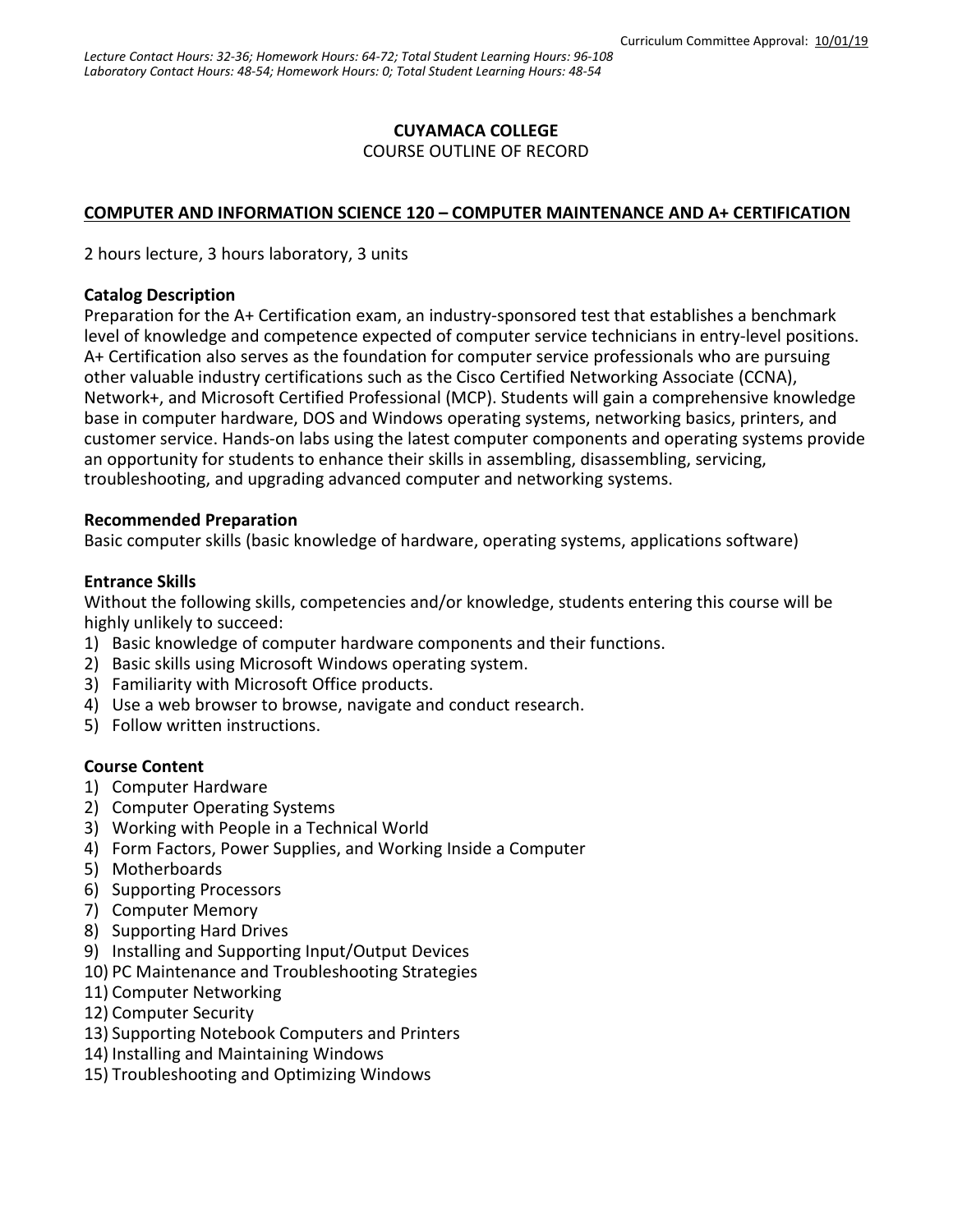# **Course Objectives**

Students will be able to:

- 1) Differentiate between computer hardware components (motherboard, CPU, memory, power supply, attachment cards, peripheral devices), standards and models (form factors, Microsoft Windows conventions, components), and industry practices (assembly, preventive maintenance, customer support, etc.) that are used by the computer technician community and describe each of their characteristics and functions.
- 2) Describe the computer system hardware and software components necessary to complete a working computer system (including basic components, peripheral devices, connecting cables, operating system, applications software, etc.); identify each of their characteristics and functions, and utilize compatible components to build and troubleshoot a functioning computer system.
- 3) Design, build, operate and troubleshoot a limited wired and wireless computer network utilizing skills learned in class.
- 4) Identify prevailing security risks to computer systems (both hardware and software) and explain the precautions used to ensure adequate computer security that keeps data safe from viruses, loss or damage.
- 5) Develop a computer hardware and operating systems software solution to a real-world business computer resource selection, implementation and maintenance problem using computer component selection and optimization, component integration, test and troubleshooting procedures and techniques learned in class.

# **Method of Evaluation**

A grading system will be established by the instructor and implemented uniformly. Grades will be based on demonstrated proficiency in subject matter determined by multiple measurements for evaluation, one of which must be essay exams, skills demonstration or, where appropriate, the symbol system.

- 1) Quizzes and exams that measure students' ability to use computer hardware and operating systems terminology, and explain computer concepts, plans, designs, implementation and troubleshooting concepts.
- 2) Practical exams that measure students' ability to use computer hardware and operating systems knowledge and skills to demonstrate proficiency in computer hardware components and their interaction, installation, troubleshooting and maintenance as well as installation, troubleshooting and updating of operating systems software.
- 3) Projects that measure students' ability to conceptualize, build, maintain, upgrade and troubleshoot computer wired and wireless networks.
- 4) Exercises that measure students' ability to identify security, reliability and availability concerns, and to address these concerns with practical solutions.

# **Special Materials Required of Student**

- 1) File storage system
- 2) Access to web-based course material and software specified in syllabus

# **Minimum Instructional Facilities**

Computer lab with Internet access, appropriate software

# **Method of Instruction**

- 1) Lecture and demonstration
- 2) Hands-on practice
- 3) Assignments

# **Out-of-Class Assignments**

- 1) Read textbook and assignment instructions
- 2) Complete assignments and online quizzes
- 3) Review online resources, including videos